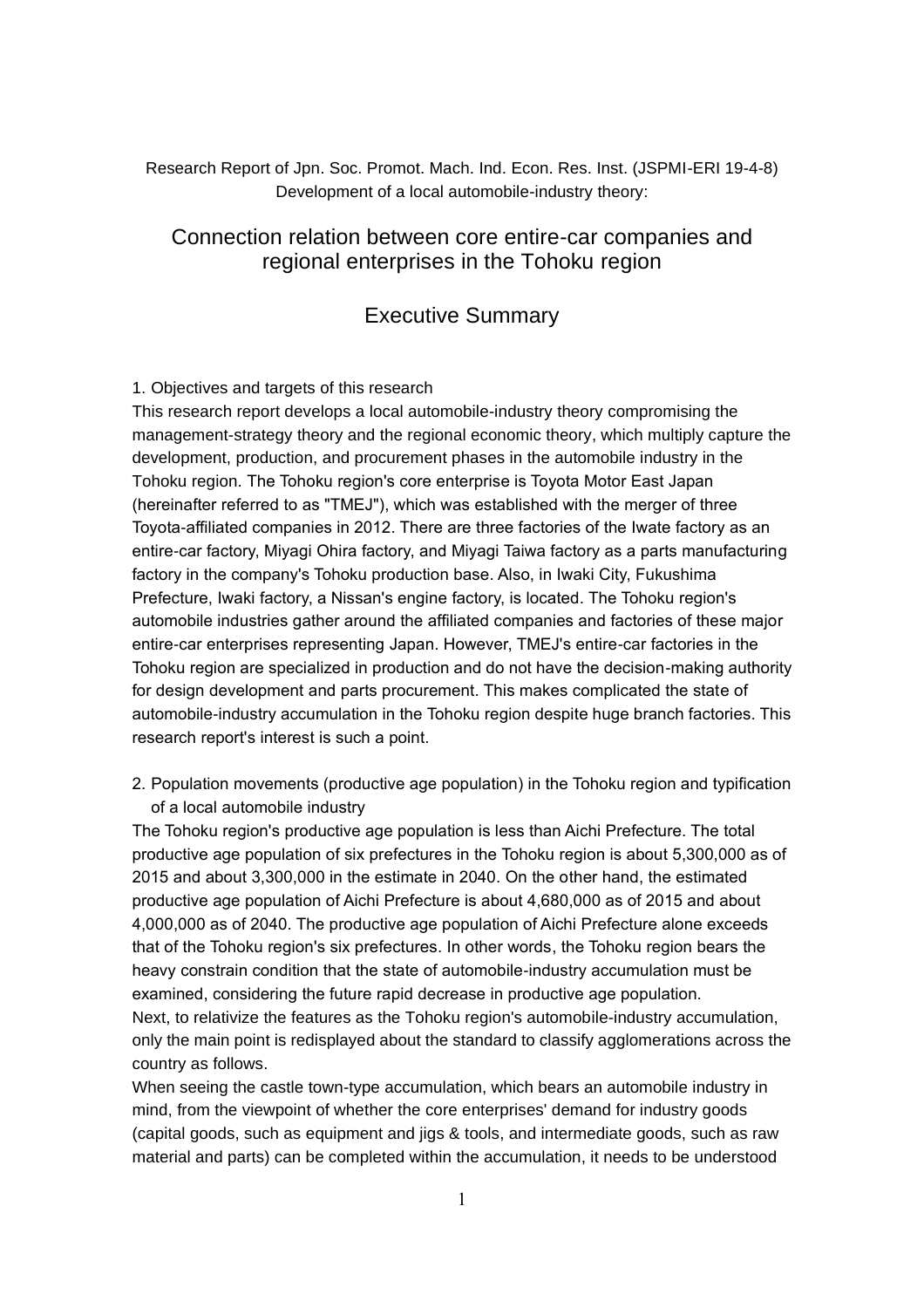by subclassification. These can be typified into three as follows.<sup>1</sup>. It should be noted that there is a big difference between accumulations, even in the same type. Typification here is just for distinguishing the accumulation's character for convenience.

Three typifications are the conclusion-inside-the-area-type, the immaturity-inside-the-area-type, and the dependent-on-outside-the-area-type. The first conclusion-inside-the-area-type is for the case where most of the core enterprises' demand for industry goods can be met inside the accumulation. Specifically, they are: (i) The wide-area Tokai area around Nishimikawa, Aichi Prefecture, in which the Toyota Motor Corporation's prime entire-car factories (Motomachi, Takaoka, Tsutsumi, and Tahara) and the entire-car factories of Toyota Auto Body, auto body production affiliated company (Fujimatsu, Yoshiwara, Inabe, Mie Prefecture, a little far, affiliated company Gifu Auto Body) gather. (ii) The Kanto area around Kanagawa Prefecture and Tochigi Prefecture, in which Nissan Motor Corporation's prime entire-car factories (Oppama, Tochigi) and the entire-car factories of Nissan Shatai, auto body production affiliated company (Shonan) are located.(iii) The north Kanto area, in which Sayama Automobile Plant, the HONDA Motor Corporation's prime entire-car factory in Eastern Japan (Sayama, Yorii) is located. The second immaturity-inside-the-area-type is for the case where the core enterprises' demand for industry goods can be met to some extent inside the accumulation, although it cannot be necessarily concluded as the conclusion-inside-the-area-type shown above. Specifically, they are: (i) The wide-area Hiroshima area including the area from the Ujina factory next to the Mazda Motor Corporation's head office to the Hofu factory, Yamaguchi Prefecture. (ii) The neighborhood of Mie Prefecture, in which Suzuka Factory, the HONDA Motor Corporation's prime entire-car factory in Western Japan and the entire-car factory of Honda Auto Body, auto body production affiliated company are located. (iii) The neighborhood of Okazaki City, Aichi Prefecture around Okazaki Manufacturing Company of Mitsubishi Motors Corporation. (iv) The Western Shizuoka Prefecture, in which Suzuki Motor Corporation's prime entire-car factory (Kosai, Iwata.) (v) The Kansai area (Osaka Prefecture, Kyoto Prefecture, Shiga Prefecture,) in which the prime entire-car factories around the head office of Daihatsu Motor Company (Head office Ikeda, Kyoto, Ryuo, Shiga) are located. (vi) The Ryomou area across Gunma Prefecture and Tochigi Prefecture, in which Gunma Corporation, Subaru Corporation's prime entire-car factories (main factory, Yajima) are located. The third dependent-on-outside-the-area-type is for the case where the core enterprises' demand for industry goods can be met inside the accumulation only imperfectly. Typically, it means large-scale branch factory-type accumulation developed by prime entire-car enterprises. The Tohoku region around TMEJ interested by this research report applies to this category. In addition, the north Kyushu area, in which Toyota Motor Corporation Kyushu, Nissan Motor Corporation Kyushu (including Nissan Shatai Kyushu, auto body production affiliated company,) and the Kurashiki and Soja area, Okayama Prefecture around Mitsubishi Motors Corporation Mizushima are given as examples.

The decisive factors that these three types work out are summarized into whether the leading parts companies, which are core enterprises inside the accumulation and neighboring business partners, have a development function and the procurement authority. For the dependent-on-outside-the-area-type, into which the Tohoku region locating TMEJ is classified, typically, the only large-scale producing function is given, and

<sup>&</sup>lt;sup>1</sup> There is also a big difference between accumulations in the type shown below. For example, in the case of the conclusion-inside-the-area-type mentioned below, the maturity index of accumulation around Toyota is extremely high, exceeding those of Nissan and Honda. It should be noted that typification here is just for distinguishing the accumulation's character for convenience.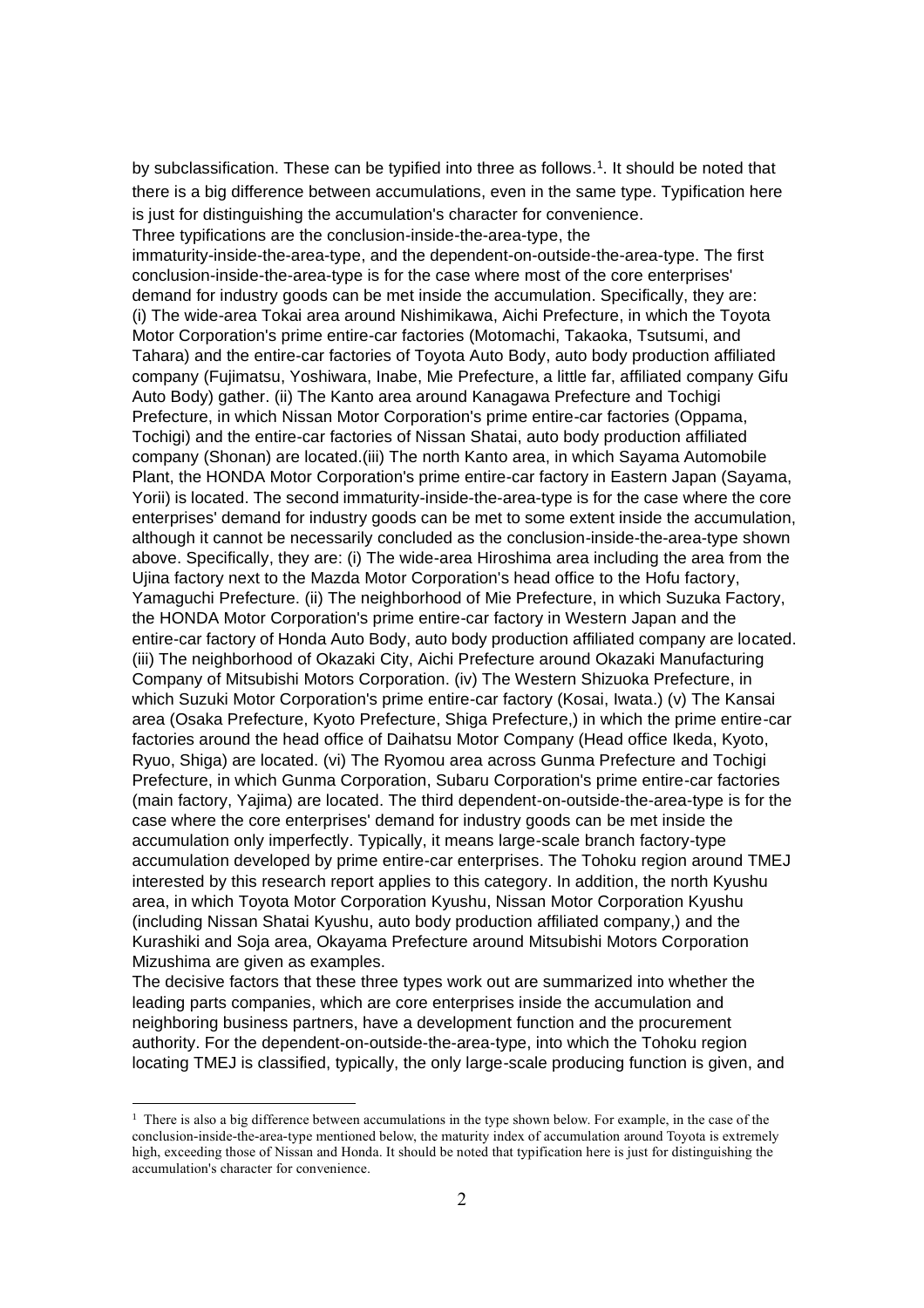the decision-making authority in accumulation is considerably restrained. A neighboring parts company is not a regional enterprise. Rather, it is not unusual for a parts company to do business at the core enterprise's base advance into the area concerned. Therefore, except in some regional enterprises, the dependent-on-outside-the-area-type is regarded as that the accumulation itself forms a huge branch factory-type economic bloc.

#### 3. Summary of issues

The analysis results in each chapter are summarized, and the hitting point of this research report is presented. First, in Chapter 1, the process in which TMEJ formed competitive strength was discussed from an entire-car enterprise's viewpoint. TMEJ positioned as a base that bears compact vehicles in the Toyota group needed to reduce costs thoroughly without depending on a large amount of fixed-asset investment. Therefore, TMEJ has improved Tohoku manufacturing's competitive strength based on the mutual diligent study with regional enterprises. Also, it promoted the scheme and introduced order production and order delivery. Since order production and order delivery are difficult for a supplier for multiple customers to respond, it is difficult to respond if it is not a supplier for specific customers. The TMEJ's production system made the best of regional enterprises' features in Miyagi Prefecture and Iwate Prefecture, which had the tendency depending on their own companies.

In Chapter 2, from the parts company's viewpoint, the trend of the Iwate Prefecture regional enterprises engaged in the production facility, jigs, and equipment of an automobile-related company was identified. Since the production facility-related business is the field for which each production base has a procurement authority, it is assumed that it is easy for the Tohoku regional enterprises to enter, as opposed to the auto parts purchase for which the procurement authority is collected at the head office. In this chapter, based on three regional enterprises' hearing, the transition where they entered the automobile industry from the electrical machinery-related industry was reviewed. Today, the domestic production base's miniaturization is being required. Since production facility-related business is respected, it may be regarded as one model for Tohoku (or the dependent-on-outside-the-area-type accumulation) enterprises to enter the automobile industry.

In Chapter 3, from the support organization's viewpoint, the Tohoku region, where the automobile industry gathers, and the neighboring Gunma Prefecture were focused on, and the situation where the public institution supported the local industry was summarized. Iwate Prefecture and Miyagi Prefecture have moved forward to promote the automobile industry in the Tohoku region. The two prefectures playing a central part have grown to the support system by eight prefecture's cooperation. Support and encouragement are concretely being advanced on the "prefectural level" and the "Tohoku level," and the automobile industry is being promoted in the whole region. The public institution's support plays an important role in building a certain scale of automobile industry accumulation. Also, it was made clear that Gunma Prefecture with a certain scale, in which the Tohoku region tries to expand business operations, does not develop supports in a special framework, the automobile industry at present. In order to shift the industrial accumulation to the next stage (qualitative change) from now on, it is high time to examine the state of the cooperation between a public institution and an entire-car enterprise.